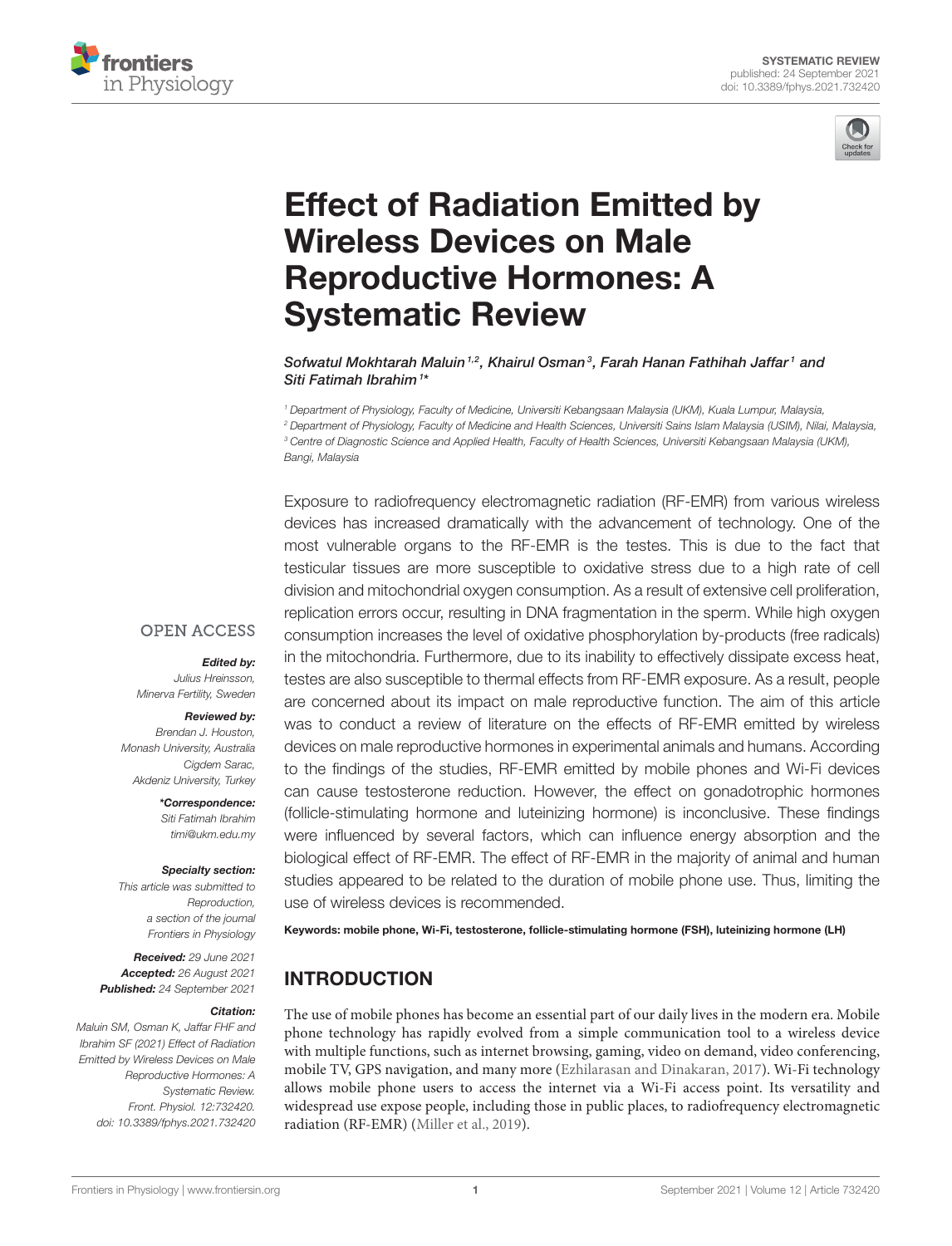The radiation emitted by Wi-Fi and all generations of mobile phones is classified as non-ionizing radiation, which falls within the microwave range (3–300 GHz) [\(Vishnu et al., 2011\)](#page-6-1). Firstgeneration (1G) and second-generation (2G) mobile phones operate at a frequency range of 850–1900 MHz [\(Vishnu et al.,](#page-6-1) [2011\)](#page-6-1), whereas third-generation (3G) mobile phones can reach up to 2,500 MHz [\(Ezhilarasan and Dinakaran, 2017\)](#page-5-0). The most recent fourth-generation (4G) and fifth-generation (5G) mobile technologies operate at a wider and higher frequency range of 2–8 GHz and 3–300 GHz, respectively (Ezhilarasan and Dinakaran, [2017\)](#page-5-0). However, unlicensed spectrum bands of 2.4  $(802.11b/g/n/ax)$  and 5 GHz  $(802.11a/h/j/n/ac/ax)$  are used by Wi-Fi devices [\(Zhang et al., 2014\)](#page-6-2).

The impact of RF-EMR on the human body is measured using a standardized unit known as specific absorption rate (SAR). SAR measures how much energy from radiofrequency (RF) waves is absorbed by human tissues and is calculated as watts per kilogram (W/kg) [\(Hochwald et al., 2014\)](#page-6-3). According to the United States Federal Communications Commission [\(Federal Communications Commission, 1996\)](#page-5-1), SAR limit should not exceed 1.6 W/kg as averaged over one gram of tissue. Additionally, the International Commission on Non-Ionizing Radiation Protection [\(ICNIRP, 2020\)](#page-6-4) recommends a limit of 2 W/kg for head and trunk exposure over 10 grams of tissue. Based on the recommendation, each country and wireless device manufacturer produce devices which adhere to the SAR limits. In other words, it varies between country of origin but within range to avoid damaging effects to the human tissues.

The effect of these devices on human health, specifically on male reproduction, is frequently overlooked. Mobile phones and Wi-Fi devices have a detrimental impact on the male reproductive system, which is reflected in the sperm quality [\(Houston et al., 2016;](#page-6-5) [Jaffar et al., 2019\)](#page-6-6). The biological effects of RF-EMR emitted from wireless devices can be categorized as thermal and non-thermal [\(Behari, 2010\)](#page-5-2). Thermal effects are associated with the heat created by holding mobile phones close to the body and conversing for extended periods of time [\(Behari,](#page-5-2) [2010\)](#page-5-2). The non-thermal mechanism of RF-EMR is associated with the formation of reactive oxygen species (ROS) and the induction of oxidative stress [\(Saliev et al., 2018\)](#page-6-7). Both heat and oxidative stress were linked to disruption of the germ cell cycle and lead to the increased of sperm cells apoptosis in the testis [\(Kesari et al., 2011\)](#page-6-8). The loss of the germ cells will ultimately affect the hormonal balance as it is one of the important components in the hypothalamus-pituitary-gonadal (HPG) axis.

RF-EMR caused histological aberrations in the testes, testicular tissue atrophy, decreased testosterone levels, and a subsequent deterioration in sperm quality [\(Adah et al., 2018\)](#page-5-3). Among the reproductive parameters studied, less attention has been paid to the effects of wireless devices on male reproductive hormones. The intricate interaction of hormones involved in the hypothalamic–pituitary–testes axis, particularly gonadotropinreleasing hormone (GnRH), follicle-stimulating hormone (FSH), luteinizing hormone (LH), testosterone, and estrogen, are essential for male reproductive functions. These hormones may be affected by RF-EMR exposure, which may result in male reproductive dysfunction and infertility. However, no conclusive evidence has proven that wireless devices are harmful to male reproductive hormones other than testosterone. As a result, this review focuses on the most recent scientific evidence of the effects of mobile phone and Wi-Fi exposure on the hypothalamus– pituitary axis and male reproductive hormones. This review also discusses the factors that influence the total energy absorption of RF-EMR emitted by wireless devices and their importance.

# METHOD

# Search Strategy

Academic journals were retrieved from MEDLINE and PUBMED databases from 1995 to 2020. Literature search was done using the following keywords: "WiFi OR Wi-Fi OR wireless fidelity OR WiFi router OR Wi-Fi router OR mobile phone OR cell phone OR electromagnetic radiation OR radiofrequency radiation" AND "estrogen OR estradiol OR testosterone OR androgen OR LH OR luteinizing hormone OR FSH OR folliclestimulating hormone OR gonadotropin." Additional journals were also identified through Google scholar using a similar set of keywords.

# Study Inclusion and Exclusion Criteria

The eligible articles included in this review were original articles that were full-length and written in English. The study must include a report on the effect of Wi-Fi or mobile phones on male reproductive hormones, namely, LH, FSH, testosterone, or estrogen, in animals or humans. Studies that used mobile phones with frequencies between 850 and 1,850 MHz and Wi-Fi devices that operate at 2.45 GHz were included in this review. Studies on RF radiation generated from a specialized chamber with these frequencies were also included. Studies that used radiation below the range of mobile phone frequency (850 MHz) and Wi-Fi operated at 5 GHz were excluded.

# Data Extraction and Management

The study selection involved two steps. First, the title and abstract of the articles were screened. Studies that did not meet the inclusion criteria were excluded. Subsequently, the full text of the selected articles was retrieved and filtered based on the same inclusion and exclusion criteria. Data extraction was done on the sample size, animal species, age of humans and animals involved, radiation frequency, exposure setting, SAR, and/or power density values. These data were then associated with the findings on male reproductive hormones, namely, LH and FSH, testosterone, or estrogen.

# RESULTS

# Studies Selected

The initial database search identified 451 articles, of which 56 were from PubMed and 395 were from MEDLINE. Another three articles from Google Scholar were also included. Eightythree articles were removed after finding duplicates, and 349 articles were further excluded after title and abstract review. Finally, another two articles were excluded after full-text review because both articles were retracted due to inadequate evidence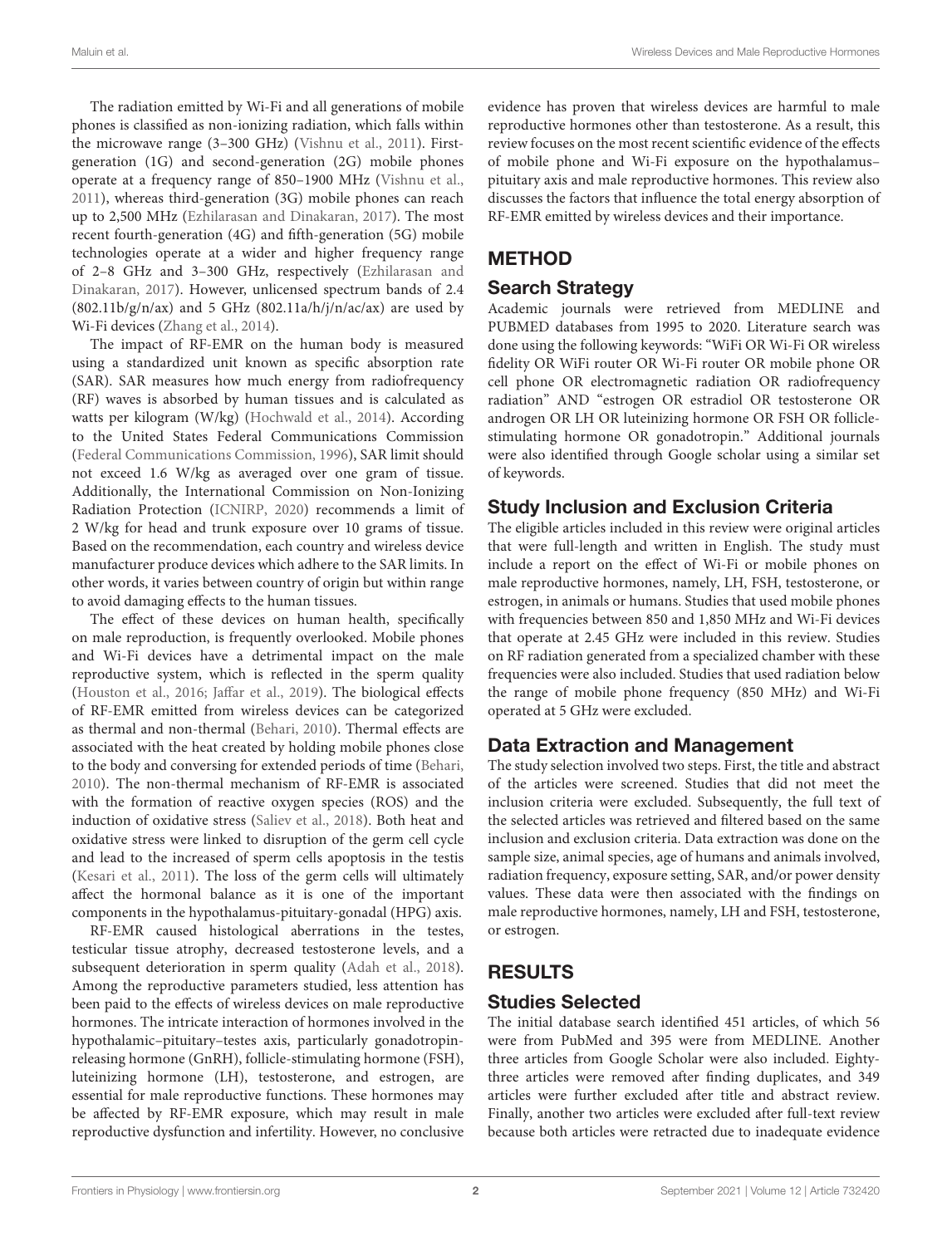to justify the accuracy of the data presented and the overlapping data and figures between these two articles. Nineteen eligible full-text articles were included in the systematic review. The PRISMA flow diagram of the literature search is presented in **[Supplementary Figure 1](#page-5-4)**.

### Study Characteristics

#### Animal Study

Fourteen of the 19 eligible articles documented the effect of mobile phone application on male reproductive hormones. Most of the studies used rodents as their subjects, including Wistar albino rats ( $n = 7$ ), Sprague Dawley rats ( $n = 4$ ), Swiss albino mice  $(n = 1)$ , and C57BL/6 mice  $(n = 1)$ . One study had used pure bred New Zealand white rabbits  $(n = 1,$  **[Supplementary Table 1](#page-5-4)**).

The study design, including the age of the animals, the frequency of radiation, the type of radiation generator used, the distance between cages and generator, and the duration of exposure, differs in several ways. The age of the animals used in the studies vary greatly. The animals were in different life stages, namely, prenatal age [\(Sehitoglu et al., 2015\)](#page-6-9), weaning age (3-week-old mice) [\(Shahin et al., 2018\)](#page-6-10), adolescence (4-week-old rats) [\(Ribeiro et al., 2007\)](#page-6-11), early adulthood (8–10-week-old rats) [\(Meo et al., 2010;](#page-6-12) [Kesari and Behari, 2012;](#page-6-13) [Çetkin et al., 2017\)](#page-5-5), and adulthood (12–20-week-old mice and rats) [\(Ozguner et al.,](#page-6-14) [2004;](#page-6-14) [Sepehrimanesh et al., 2013;](#page-6-15) [Zang et al., 2016;](#page-6-16) Yahyazadeh et al., [2020\)](#page-6-17).

Variations in RF-EMR frequency and the type of generator used also exist. In the studies that used mobile phones, the frequency applied includes 850–950 [\(Kesari and Behari, 2012;](#page-6-13) [Zang et al., 2016;](#page-6-16) [Çetkin et al., 2017\)](#page-5-5) and 1,800–1,850 MHz [\(Ribeiro et al., 2007;](#page-6-11) [Shahin et al., 2018\)](#page-6-10). A study used a dualband 900/1,800 mobile phone as RF-EMR source (Oyewopo et al., [2017\)](#page-6-18). Other studies used a 900 MHz continuous wave electromagnetic generator [\(Ozguner et al., 2004;](#page-6-14) Sepehrimanesh et al., [2013;](#page-6-15) [Sehitoglu et al., 2015;](#page-6-9) [Yahyazadeh et al., 2020\)](#page-6-17), a 900 MHz RF wave [\(Azimzadeh and Jelodar, 2019\)](#page-5-6), and a 950 MHz simulated mobile phone [\(Oskouyi et al., 2014\)](#page-6-19).

Another factor found to be inconsistent between studies is the distance between the study subject (animals) and generator. Most of the studies mentioned that the mobile phone or antenna was placed near the animals. In these studies, the mobile phone or antenna was placed centrally under [\(Sehitoglu et al., 2015;](#page-6-9) Zang et al., [2016;](#page-6-16) [Çetkin et al., 2017\)](#page-5-5), inside [\(Meo et al., 2010;](#page-6-12) Oskouyi et al., [2014\)](#page-6-19), and above the cages [\(Ozguner et al., 2004;](#page-6-14) Kesari and Behari, [2012\)](#page-6-13). Another study positioned the mobile phone 50 cm from the cages [\(Gevrek et al., 2017\)](#page-6-20). The furthest distance applied was 1 m from the generator [\(Azimzadeh and Jelodar, 2019\)](#page-5-6).

The duration of RF-EMR exposure also varied. The shortest exposure was 30 min/day for 20 days [\(Ozguner et al., 2004\)](#page-6-14). The longest exposure duration was 24 h/day for 30 days [\(Zang et al.,](#page-6-16) [2016\)](#page-6-16). Nonetheless, most studies reported SAR values lower than the FCC and ICNIRP recommendations, with the exception of the studies by [Yahyazadeh et al. \(2020\)](#page-6-17) and [Saygin et al. \(2016\)](#page-6-21), which reported SAR values of 2 and 3.21 W/kg, respectively.

In animal studies, 85% (12 out of 14 studies) reported that RF-EMR from mobile phone causes a significant decrease in testosterone levels [\(Ozguner et al., 2004;](#page-6-14) [Meo et al., 2010;](#page-6-12) Kesari and Behari, [2012;](#page-6-13) [Sepehrimanesh et al., 2013;](#page-6-15) [Oskouyi et al.,](#page-6-19) [2014;](#page-6-19) [Sehitoglu et al., 2015;](#page-6-9) [Zang et al., 2016;](#page-6-16) [Gevrek et al., 2017;](#page-6-20) [Oyewopo et al., 2017;](#page-6-18) [Shahin et al., 2018;](#page-6-10) [Azimzadeh and Jelodar,](#page-5-6) [2019;](#page-5-6) [Yahyazadeh et al., 2020\)](#page-6-17). Furthermore, [Meo et al. \(2010\)](#page-6-12) demonstrated a decreasing pattern in the serum testosterone level with increasing exposure duration. The subjects exposed to mobile phone for 60 min/day showed lower testosterone level compared with those with an exposure of 30 min/day (Meo et al., [2010\)](#page-6-12). However, another two studies (15%) reported no significant changes in testosterone level [\(Ribeiro et al., 2007;](#page-6-11) [Çetkin et al., 2017\)](#page-5-5). [Ribeiro et al. \(2007\)](#page-6-11) reported this finding after exposing adult Wistar rats to low-intensity pulsed RF radiation from a mobile phone for a short period. However, no study on the effect of mobile phone exposure on male estrogen levels was found.

Findings on the serum levels of gonadotropin hormones (LH and FSH) following mobile phone exposure are inconclusive. Two animal studies out of six (33%) reported a significant decrease in gonadotrophin levels. [Oyewopo et al. \(2017\)](#page-6-18) reported a significant decrease in FSH and LH levels after exposure to mobile phones for 2–3 h/day. These findings are consistent with the study by [Gevrek et al. \(2017\)](#page-6-20), which also reported a significant decrease in LH serum levels in the RF-EMR-exposed group. Other studies (two out of six studies, 33%) reported a significant increase in serum FSH and LH after mobile phone exposure [\(Sepehrimanesh et al., 2013;](#page-6-15) [Zang et al., 2016\)](#page-6-16). In comparison, two studies (33%) found no significant differences in FSH and LH levels in the exposed group [\(Ozguner et al., 2004;](#page-6-14) [Çetkin et al.,](#page-5-5) [2017\)](#page-5-5). These variations in hormonal effects caused by RF-EMR exposure could be attributed to differences in study design, which influence energy absorption and biological effect.

The number of studies on the possible effects of 2.45 GHz Wi-Fi RF-EMR exposure on male reproductive hormones is very few, and the findings are inconsistent (**[Supplementary Table 2](#page-5-4)**). [Kumar et al. \(2011\)](#page-6-22) discovered a significant reduction in the testosterone level of adult male Wistar albino rats after longterm exposure (2 h/day for 60 days) to 2.45 GHz Wi-Fi with a SAR of 0.014 W/kg. By contrast, [Saygin et al. \(2016\)](#page-6-21) reported no considerable decrease in testosterone levels in the RF-EMR-exposed group using a higher SAR value of 3.21 W/kg for 3 h/day for 30 days. Differences in SAR values, exposure duration, and exposure systems used in the studies could explain the contradictory findings. [Kumar et al. \(2011\)](#page-6-22) had lined the exposure cage with radar-absorbing material and then positioned the cage vertically to irradiate all of the animals uniformly at a single power level. In comparison, [Saygin et al. \(2016\)](#page-6-21) used a rotating carousel with 12 rats in a cylindrical restraint at the same time. This specialized laboratory equipment was developed to ensure the consistency of RF-EMR exposure.

#### Human Study

The effect of RF-EMR emitted from mobile phones on male reproductive hormones in human subjects was reported in three articles (**[Supplementary Table 3](#page-5-4)**). Two articles were prospective cohort studies [\(Djeridane et al., 2008;](#page-5-7) [Eskander et al., 2012\)](#page-5-8), and one was a retrospective cohort study [\(Gutschi et al.,](#page-6-23)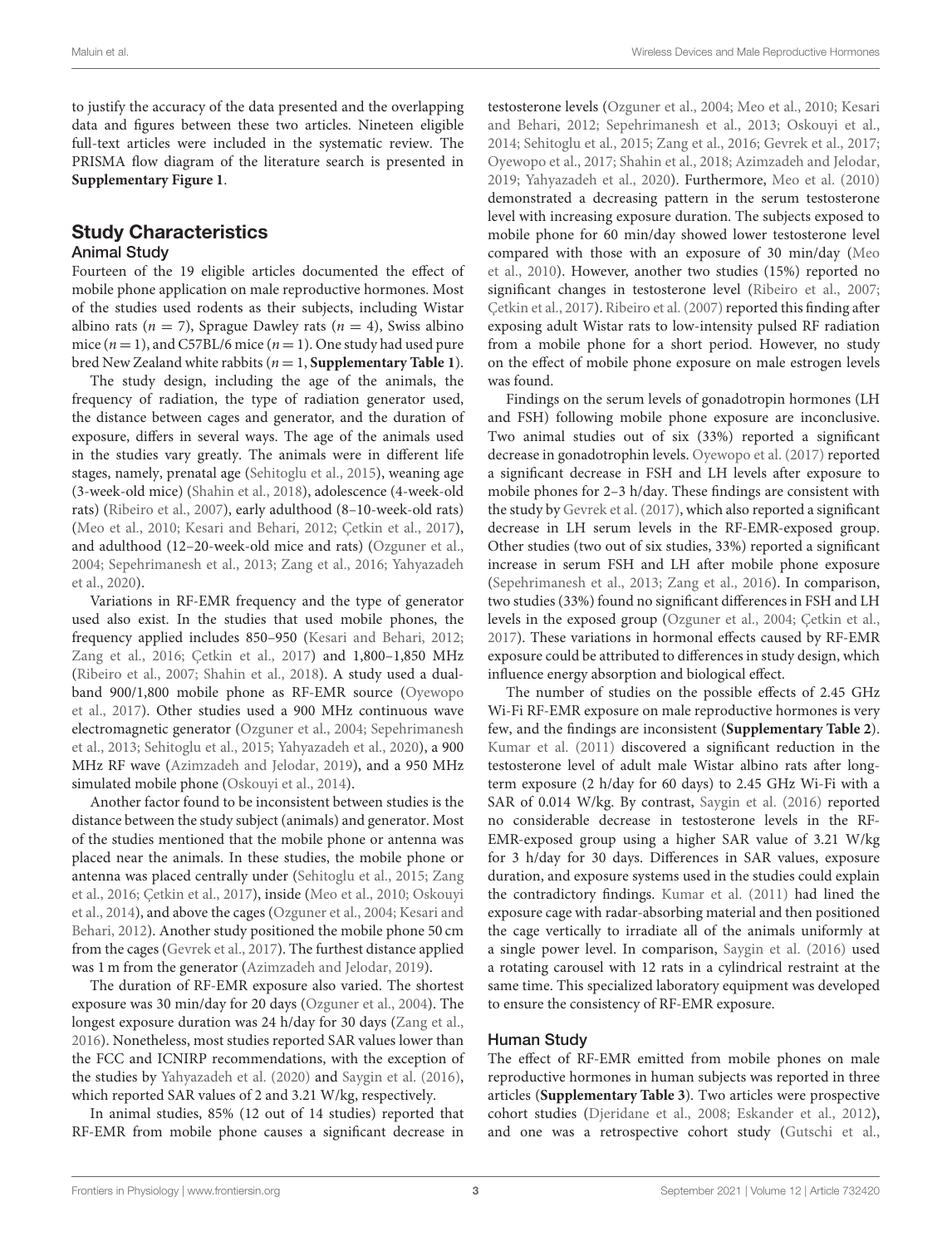[2011\)](#page-6-23). The duration of the prospective cohort studies varied greatly from 4 weeks [\(Djeridane et al., 2008\)](#page-5-7) to 6 years [\(Eskander et al., 2012\)](#page-5-8). Except for one study which include older age up to 60 years old [\(Eskander et al., 2012\)](#page-5-8), all the studies included men in their reproductive age. Djeridane et al. [\(2008\)](#page-5-7) and [Eskander et al. \(2012\)](#page-5-8) excluded subjects with a history of smoking and alcohol consumption, systemic diseases, orchitis, and varicocele. [Djeridane et al. \(2008\)](#page-5-7) specified stressful conditions (work, unusual sleep pattern), high-intensity electromagnetic field (EMF) exposure, mobile phone use before the study, neuropsychiatric disease, and recent transcontinental flight as their exclusion criteria.

The serum testosterone level after RF-EMR exposure from a mobile phone was reported differently in all three studies. In a long-term 6-year survey that involved volunteers, testosterone levels showed a gradual decrease with increasing exposure time; the most substantial decrease occurred after 6 years of exposure [\(Eskander et al., 2012\)](#page-5-8). Another study with a short duration of mobile phone exposure (2 h/day for 5 days in 4 weeks) found no substantial changes in testosterone levels [\(Djeridane et al., 2008\)](#page-5-7). A retrospective study of men attending infertility clinics found that mobile phone users have remarkably high testosterone levels [\(Gutschi et al., 2011\)](#page-6-23). In the same study, the exposed group had a considerable decrease in LH levels but no remarkable differences in FSH levels. However, the duration of mobile phone exposure was not mentioned in this study. Nevertheless, no studies on the effect of Wi-Fi exposure on the male reproductive hormones of humans were found.

# **DISCUSSION**

In modern society, exposure to the RF-EMR emitted by various wireless devices is unavoidable. The amount of RF-EMR exposure also remarkably increases as we live close to a large number of actively transmitting Wi-Fi devices. Thus, its potentially harmful effects on humans are raising public concern. This review will discuss the impact of RF-EMR emitted from wireless devices on male reproductive hormones.

### Effect of Mobile Phone and Wi-Fi on the Male Reproductive Hormones of Animals The Impact of RF-EMR on Gonadotrophin

The effect of mobile phone exposure on gonadotrophic hormones varied depending on the intensity of the exposure across studies. An exposure to 900 MHz RF-EMR increased serum FSH, LH, and prolactin levels in male Sprague-Dawley rats [\(Sepehrimanesh et al., 2013\)](#page-6-15). Prolonged exposure to 900 MHz mobile phone for 24 h/day also elicits the same elevation in LH level in mice [\(Zang et al., 2016\)](#page-6-16). [Sepehrimanesh et al.](#page-6-15) [\(2013\)](#page-6-15) also discovered an increase in activin b and a decrease in inhibin b, which indicate that the pituitary gland's feedback mechanism was unaffected and thus results in an increase in FSH level. Furthermore, an increase in prolactin causes an increase in LH levels. However, RF-EMR damage to Leydig cells causes an insufficient response to LH, which results in a lower testosterone level. The author hypothesized that RF-EMR exposure from a

mobile phone could impair testicular function without affecting pituitary function. This claimed was based on the LH elevation and reduced testosterone level [\(Zang et al., 2016\)](#page-6-16).

By contrast, higher-intensity RF-EMR exposure results in a decrease in serum LH and FSH [\(Gevrek et al., 2017;](#page-6-20) Oyewopo et al., [2017\)](#page-6-18). This finding implied that mobile phones may harm the hypothalamus or pituitary. In a study conducted by [Oyewopo et al. \(2017\)](#page-6-18), young adult Wistar rats were exposed to dual-band EGSM 900/1,800 MHz mobile phones for 1–3 h/day for 28 consecutive days. [Gevrek et al. \(2017\)](#page-6-20) used two mobile phones (Nokia 3310 and NHM-5NX) in talking mode on Wistar albino rats for 4 h/day for 6 weeks and found a decrease in LH, FSH, and testosterone; thus, the author postulated that mobile phones might directly affect the hypothalamus or pituitary gland. Differences in the animal species and size, as well as radiation intensity, can affect total energy absorption by the animal body and, as the biological effect of RF-EMR. A brief exposure (30 min/day for 20 days) has no remarkable effect on LH and FSH levels [\(Ozguner et al., 2004\)](#page-6-14). Thus, the effect of mobile phone exposure on gonadotrophic hormones remains elusive and varied depending on the level of exposure.

Minimal evidence supports the effects of RF-EMR on the pituitary gland and gonadotrophic hormones. The anterior pituitary gland secretes LH and FSH in response to GnRH from the hypothalamus. FSH causes Sertoli cells to produce androgen-binding protein, inhibin, and activin [\(Cooke et al.,](#page-5-9) [2017\)](#page-5-9), whereas LH stimulates the secretion of testosterone by testicular Leydig cells [\(Cooke et al., 2017\)](#page-5-9). These hormonal regulations by the hypothalamus and anterior pituitary are essential for male reproductive functions. RF-EMR emitted from mobile phones can cause thermal effects as manifested by the elevation of temperature and EMF strength value on the hypothalamus and pituitary gland after mobile phone exposure [\(Uluaydin et al., 2020\)](#page-6-24). The penetration of RF-EMR on the hypothalamus and pituitary gland is deeper in lower frequency bands (700 and 900 MHz) (Uluaydin et al., [2020\)](#page-6-24). This theory is further supported by the HPA axis's deregulation after chronic mobile phone exposure (Singh et al., [2020\)](#page-6-25). Nonetheless, the RF-EMR's effect and mechanism on the hypothalamus–pituitary–testes axis is still questionable and necessitates additional research. **[Supplementary Figure 2](#page-5-4)** depicts potential mechanisms for RF-EMR exposure's effect on gonadotrophin and testosterone secretion.

### The Impact of RF-EMR on Testosterone

The reduction in testosterone in most animal studies demonstrated that Leydig cells are vulnerable to the RF-EMR emitted by mobile phones and Wi-Fi devices. The reduction in Leydig cells through injury in cell structure and function together with a reduction in testosterone were found after mobile phone exposure on rodents [\(Wang et al., 2003;](#page-6-26) [Yahyazadeh et al., 2020\)](#page-6-17). Moreover, the RF-EMR emitted by mobile phones and Wi-Fi cause increased oxidative stress [\(Kumar et al., 2011;](#page-6-22) Oyewopo et al., [2017\)](#page-6-18) and apoptosis in Leydig cells [\(Sehitoglu et al., 2015\)](#page-6-9). These RF-EMR-induced changes in Leydig cell histology and impairment could be explained by oxidative stress and direct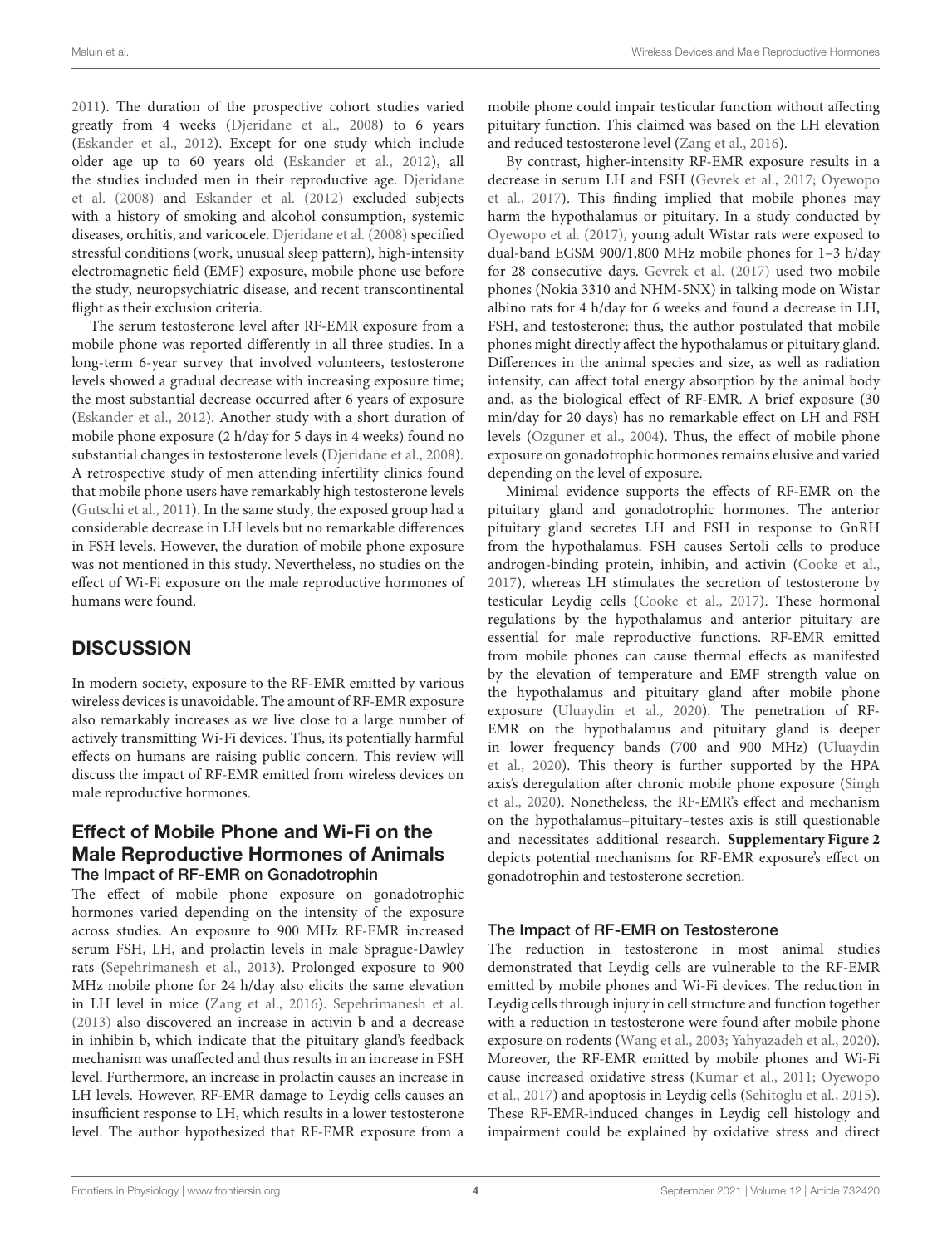RF-EMR effects, which cause changes in protein kinase C in Leydig cells [\(Wang et al., 2003\)](#page-6-26).

In any of the studies that have been conducted, there is no evidence that the loss of germ cells affects male reproductive hormones. Only one study included germ cells as a study parameter. [Yahyazadeh et al. \(2020\)](#page-6-17) discovered that the total number of primary spermatocytes and spermatids was significantly lower in the exposed group. They did not, however, correlate this data with hormonal levels.

#### Factors Influencing RF-EMR's Biological Effect

The total energy absorption of RF-EMR by the tissue is affected by various factors, such as biological complexity (species, strain, age, and sex) and engineering complexity (RF dosimetry, modulation, exposure parameters, and time-intensity factor) [\(Chou et al.,](#page-5-10) [1996;](#page-5-10) [Panagopoulos et al., 2013\)](#page-6-27). The intensity of the RF field and exposure duration are crucial parameters that can cause a biological effect (36). Changes in reproductive hormones were observed in long-term exposure groups [\(Meo et al., 2010;](#page-6-12) [Sepehrimanesh et al., 2013;](#page-6-15) [Zang et al., 2016;](#page-6-16) [Oyewopo et al.,](#page-6-18) [2017\)](#page-6-18). Thus, the severity of the effect of RF-EMR is duration dependent. A low (8 h/day) and middle (16 h/day) exposure to 900 MHz mobile phone for 30 days in mice did not affect the testosterone synthesis function of the testis, but high (24 h/day) exposure showed a reduction in testosterone level [\(Zang et al.,](#page-6-16) [2016\)](#page-6-16). Besides, we also discovered that three out of four studies (75%), which found no significant changes in reproductive hormones, were due to low intensity and short duration of exposure to mobile phone or Wi-Fi devices. In a study conducted by [Ribeiro et al. \(2007\)](#page-6-11), a short duration of mobile phone exposure (1 h/day) showed no remarkable testosterone level changes. The author concluded that short-term exposure to the RF-EMR emitted by mobile phones does not cause impairment in testicular function in rats [\(Ribeiro et al., 2007\)](#page-6-11).

Another factor that contributes to the biological effect of RF-EMR is RF dosimetry. RF dosimetry is defined as the quantification of the magnitude and distribution of RF-EMR energy absorption in an object [\(Chou et al., 1996\)](#page-5-10). According to the National Toxicology Program of the United States, the exposure system used in the studies must deliver a uniform dose of RF field [\(Capstick et al., 2017\)](#page-5-11). This requirement can be accomplished by uniformly distributing field directions to test subjects. A specialized exposure chamber, such as a carousel, anechoic, or reverberation chamber, improves RF dosimetry uniformity and eliminates potential localized heating caused by mobile phone-induced RF-EMR [\(Gong et al., 2017\)](#page-6-28). A study conducted by [Kesari and Behari \(2012\)](#page-6-13) shows an example of this phenomenon. The RF-exposed group of rats were placed in a Plexiglas cage with anechoic material, and their mobility was restricted during the exposure period. The variation in power density within each animal cage was discovered to be minimal [\(Kesari and Behari, 2012\)](#page-6-13). However, in some animal studies, a mobile phone was placed in the cage as an RF-EMR source. As a result, the individual animal is subjected to an ill-defined exposure. This setup also fails to meet current RF dosimetry requirements for proper experimental data analysis [\(Kuster et al.,](#page-6-29) [2006\)](#page-6-29).

SAR, one of the most used dosimetry quantities, is defined as the rate of energy absorption per unit mass [\(Chou et al., 1996\)](#page-5-10). The size, geometry, position, dielectric permittivity, and electric conductivity of the exposed object (animal), as well as the zone of exposure (near- or far-field), can have an impact on SAR value [\(Stuchly et al., 1985;](#page-6-30) [Wu et al., 2010\)](#page-6-31). [Wu et al. \(2010\)](#page-6-31) studied the whole-body SAR in newborn and young rats exposed to 2.45 GHz RF-EMR. During the experiment, pregnant rats and newborn rats were free to move around in a reverberation chamber. They discovered using finite difference time domain that the wholebody SAR decreases after the fourth postnatal day because of the rats' body size and weight growth [\(Wu et al., 2010\)](#page-6-31). Similarly, [Peyman \(2011\)](#page-6-32) discovered that dielectric properties and SAR decrease with age. Changes in the water content and organic composition of tissues cause these changes in dielectric properties with age. The findings shed some light on potential differences in the assessment of exposure for children and adults.

Furthermore, a variation in whole-body SAR of up to 35% is caused by animal behavior or relative position for multiple rats [\(Wu et al., 2010\)](#page-6-31). A mouse exposed to 2.45 GHz showed the highest whole-body average SAR in parallel orientation compared with facing orientation and standing up straight position [\(Wang et al., 2002\)](#page-6-33). The electric field was parallel to the mouse in parallel orientation but perpendicular to the mouse in the other two positions. Besides, near- and far-field radiation can have an impact on the SAR. Generally, a near-field is one wavelength  $(\lambda)$  or less away from the source of radiation, whereas a far-field is about two wavelengths  $(2\lambda)$  away from the antenna [\(Occupational Safety Health Administration, 1990\)](#page-6-34). Toivonen et al. [\(2019\)](#page-6-35) demonstrated that the ICNIRP limit for localized exposure (2 W/kg) could be reached if the distance between the antenna and the body is <24 cm. As a consequence, when people hold their phones next to their heads or wear them on their bodies, they may be exposed to very intense near-field radiation from the device at close or touching distances.

In summary, a detailed study design, including animal selection, dosimetry analysis, and exposure assessment, are required for in vivo studies on the RF-EMR exposure of rodents to enable the correct interpretation of biological outcomes.

# Effect of Mobile Phone and Wi-Fi on the Male Reproductive Hormones of Humans

SAR is distributed in a non-uniform way in the human body and is typically highest in the body part closest to the device (Faruque et al., [2011\)](#page-5-12). For example, when men carry their phones in their side pockets, which are very close to their testicles, they expose their testicles to harmful RF-EMR [\(Okechukwu, 2018\)](#page-6-36). Mobile phones placed less than 15 cm from the testes have a harmful SAR value on the testes [\(Bhat, 2017\)](#page-5-13). As a result, the testicular function, including its endocrine function, may be affected.

In human studies, the biological effect can be seen in higher-intensity RF-EMR emitted from a mobile phone over a longer period of exposure. The long-term use of 950 MHz mobile phones (6 years) can reduce testosterone levels (Eskander et al., [2012\)](#page-5-8). The testosterone reduction seen in the studies was time dependent with a gradual decrease over a longer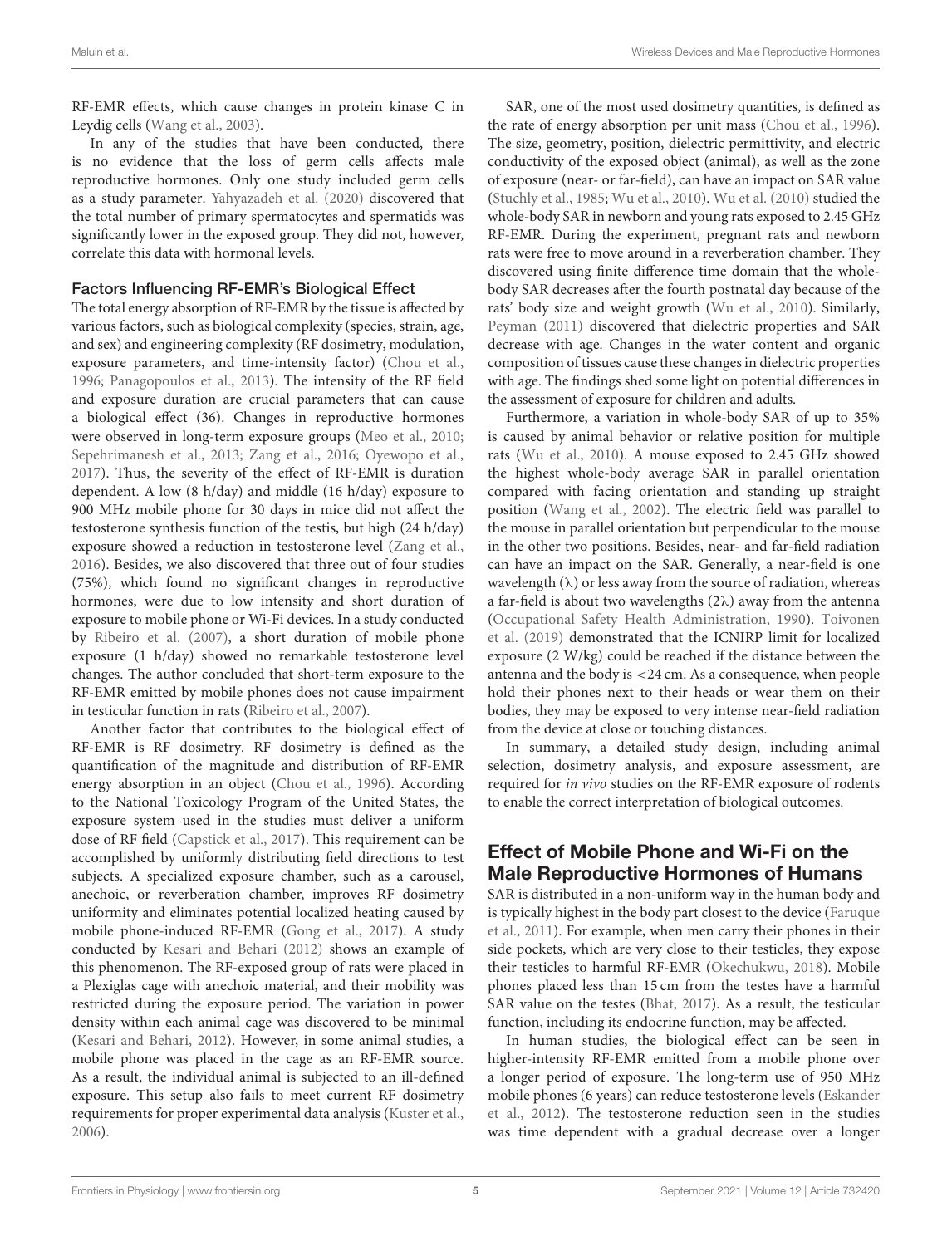period of exposure. RF-EMR also has a negative effect on the anterior pituitary gland as evidenced by a decrease in adrenocorticotrophic hormone (ACTH), cortisol levels, and thyroid hormones [\(Eskander et al., 2012\)](#page-5-8). Thus, RF-EMR appears to have a negative relationship with the anterior pituitary gland and its hormones.

This theory is supported by a retrospective study, which reported a decrease in LH level in mobile phone users (Gutschi et al., [2011\)](#page-6-23). The study, on the other hand, discovered an increase in testosterone levels in the same group. They postulated that RF-EMR from mobile phone could cause Leydig cell hyperplasia, which results in increased testosterone levels but impaired reproductive functions [\(Gutschi et al., 2011\)](#page-6-23). Decreased sperm quality validates the impairment of men's reproductive functions caused by mobile phones [\(Gutschi et al., 2011\)](#page-6-23). In addition, a short duration of mobile phone exposure (2 h/day, 5 days/week for 4 weeks) revealed no effect on reproductive hormones [\(Djeridane et al., 2008\)](#page-5-7). Nonetheless, because there are only three articles available, it is impossible to conclude the effect of RF-EMR on human male reproductive hormones. Besides, these studies also overlooked the general decline in testosterone with age. Thus, more research is needed to confirm the effect of RF-EMR on male reproductive hormones, including the hypothesis of Leydig cell hyperplasia.

### **CONCLUSION**

Existing animal and human data on the effect of RF-EMR emitted from wireless devices on male reproductive hormones are inconsistent and difficult to evaluate due to the heterogeneity of study design. However, most studies are consistent with the assertion that long-term exposure to RF-EMR from mobile phones and Wi-Fi devices can disrupt male reproductive hormones, particularly testosterone. Thus, avoiding long-term

### **REFERENCES**

- <span id="page-5-3"></span>Adah, A. S., Adah, D. I., Biobaku, K. T., and Adeyemi, A. B. (2018). Effects of electromagnetic radiations on the male reproductive system. Anat. J. Afr. 7, 1152–1161. doi: [10.4314/aja.v7i1.169488](https://doi.org/10.4314/aja.v7i1.169488)
- <span id="page-5-6"></span>Azimzadeh, M., nd Jelodar, G. (2019). Alteration of testicular regulatory and functional molecules following long-time exposure to 900 MHz RFW emitted from BTS. Andrologia 51:e13372. doi: [10.1111/and.13372](https://doi.org/10.1111/and.13372)
- <span id="page-5-2"></span>Behari, J. (2010). Biological responses of mobile phone frequency exposure. Indian. J. Exp. Biol. 48, 959–981. doi: [10.1201/9780429287947-5](https://doi.org/10.1201/9780429287947-5)
- <span id="page-5-13"></span>Bhat, M. A. (2017). Effects on testis of human being with specific absorption rate (SAR) of mobile phone. Sch. J. Eng. Tech. 5, 599–601. doi: [10.21276/sjet.2017.5.10.11](https://doi.org/10.21276/sjet.2017.5.10.11)
- <span id="page-5-11"></span>Capstick, M. H., Kuehn,S., Torres,B. V, Gong, Y., Wilson,P. F., Ladbury,J. M., et al. (2017). A radio frequency radiation exposure system for rodents based on reverberation chambers. IEEE Trans. Electromagn. Compat. 59, 1041–1052. doi: [10.1109/TEMC.2017.2649885](https://doi.org/10.1109/TEMC.2017.2649885)
- <span id="page-5-5"></span>Çetkin, M., Kizilkan, N., Demirel, C., Bozdag, Z., Erkiliç, S., and Erbagci, H. (2017). Quantitative changes in testicular structure and function in rat exposed to mobile phone radiation. Andrologia 49:12761. doi: [10.1111/and.12761](https://doi.org/10.1111/and.12761)
- <span id="page-5-10"></span>Chou, C. K., Bassen, H., Osepchuk, J., Balzano, Q., Petersen, R., Meltz, M., et al. (1996). Radio frequency electromagnetic exposure: tutorial review on experimental dosimetry. Bioelectromagnetics 17, 195–208. doi: [10.1002/\(SICI\)1521-186X\(1996\)17:3](https://doi.org/10.1002/(SICI)1521-186X(1996)17:3$<$195::AID-BEM5$>$3.0.CO)<195::AID-BEM5>3.0.CO;2-Z

and excessive use of mobile phone is advisable to reduce the detrimental effect of RF-EMR.

# DATA AVAILABILITY STATEMENT

The original contributions presented in the study are included in the article/**[Supplementary Material](#page-5-4)**, further inquiries can be directed to the corresponding author.

# AUTHOR CONTRIBUTIONS

All authors have read and agreed to the published version of the manuscript. SM: writing original draft preparation. SM, SI, KO, and FJ: writing—review and editing. SI, KO, and FJ: supervision. KO: funding acquisition. All authors contributed to the article and approved the submitted version.

# FUNDING

This work was supported by Universiti Kebangsaan Malaysia (Research grant: FRGS/1/2019/SKK06/UKM/02/3 and FF-2021-200).

### ACKNOWLEDGMENTS

We acknowledge the financial support of Universiti Kebangsaan Malaysia.

# SUPPLEMENTARY MATERIAL

<span id="page-5-4"></span>The Supplementary Material for this article can be found [online at: https://www.frontiersin.org/articles/10.3389/fphys.](https://www.frontiersin.org/articles/10.3389/fphys.2021.732420/full#supplementary-material) 2021.732420/full#supplementary-material

- <span id="page-5-9"></span>Cooke, P. S., Nanjappa, M. K., Ko, C., Prins, G. S., and Hess, R. A. (2017). Estrogens in male physiology. Physiol. Rev. 97, 995–1043. doi: [10.1152/physrev.00018.2016](https://doi.org/10.1152/physrev.00018.2016)
- <span id="page-5-7"></span>Djeridane, Y., Touitou, Y., and De Seze, R. (2008). Influence of electromagnetic fields emitted by GSM-900 cellular telephones on the circadian patterns of gonadal, adrenal and pituitary hormones in men. Radiat. Res. [169, 337–343. doi: 10.1667/RR0](https://doi.org/10.1667/RR0922.1) 922.1
- <span id="page-5-8"></span>Eskander, E. F., Estefan, S. F., and Abd-Rabou, A. A. (2012). How does long term exposure to base stations and mobile phones affect human hormone profiles? Clin. Biochem[. 45, 157–161. doi: 10.1016/j.clinbiochem.2011.1](https://doi.org/10.1016/j.clinbiochem.2011.11.006) 1.006
- <span id="page-5-0"></span>Ezhilarasan, E., and Dinakaran, M. (2017). "A review on mobile technologies: 3G, 4G and 5G. [Conference presentation]," in 2017 Second International Conference on Recent Trends and Challenges in Computational Models (ICRTCCM)[, Tindivanam, India. doi: 10.1109/ICRTCCM.](https://doi.org/10.1109/ICRTCCM.2017.90) 2017.90
- <span id="page-5-12"></span>Faruque, M. R. I., Islam, M. T., and Misran, N. (2011). Analysis of electromagnetic absorption in mobile phones using metamaterials. Electromagnetics 31, 215–232. doi: [10.1080/02726343.2011.558457](https://doi.org/10.1080/02726343.2011.558457)
- <span id="page-5-1"></span>Federal Communications Commission (1996). Guidelines for evaluating the environmental effects of radiofrequency radiation. Available online at: [https://www.fcc.gov/document/guidelines-evaluating-environmental-effects](https://www.fcc.gov/document/guidelines-evaluating-environmental-effects-radiofrequency)[radiofrequency](https://www.fcc.gov/document/guidelines-evaluating-environmental-effects-radiofrequency) (accessed March 1, 2021).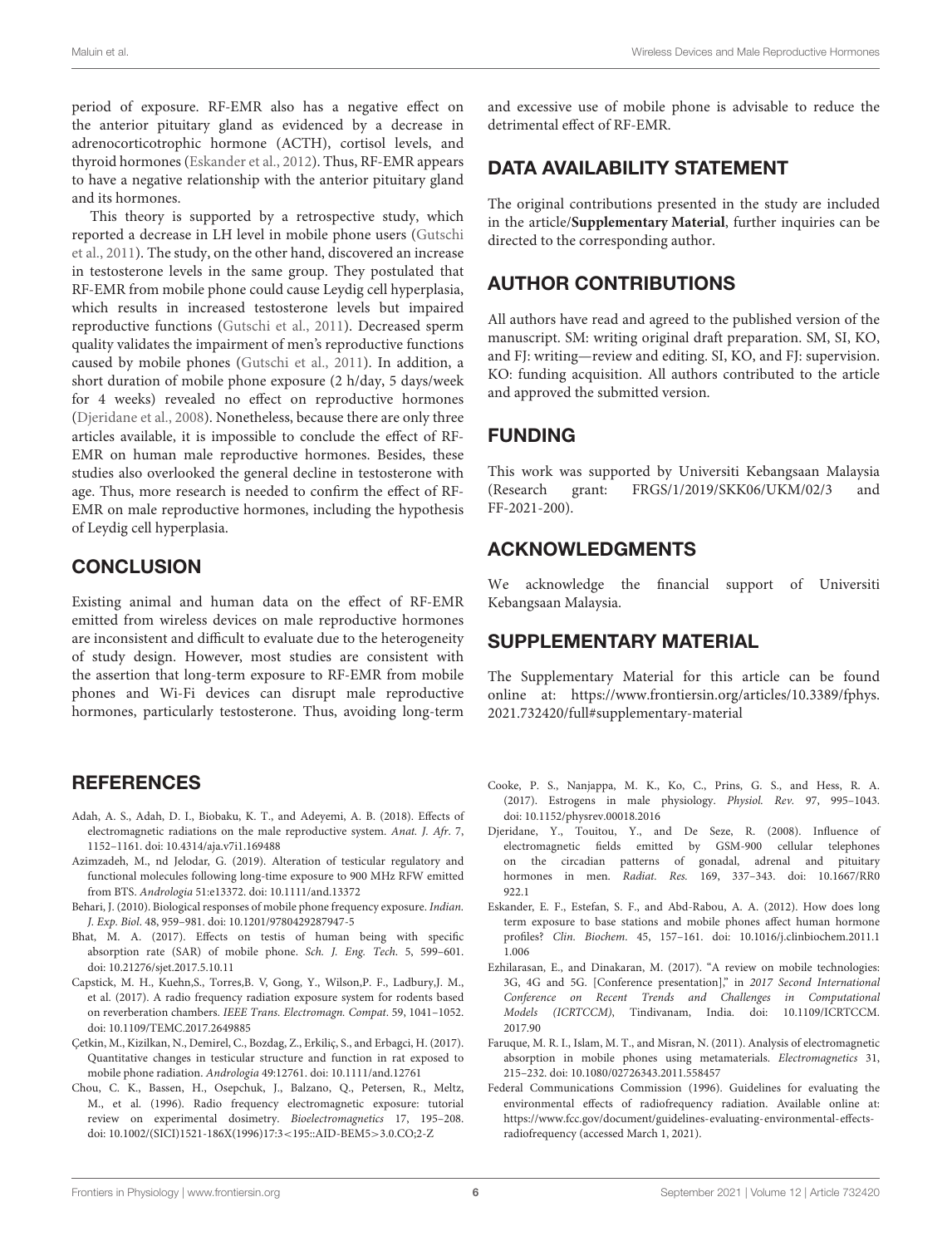- <span id="page-6-20"></span>Gevrek, F., Aydin, D., Ozsoy, S., Aygun, H., and Bicer, C. (2017). Inhibition by Egb761 of the effect of cellphone radiation on the male reproductive system. Bratisl. Lek. Listy. 118, 676–683. doi: [10.4149/BLL\\_2017\\_128](https://doi.org/10.4149/BLL_2017_128)
- <span id="page-6-28"></span>Gong, Y., Capstick, M., Kuehn, S., Wilson, P., Ladbury, J., Koepke, G., et al. (2017). Life-time dosimetric assessment for mice and rats exposed in reverberation chambers of the 2-year NTP cancer bioassay study on cell phone radiation. IEEE Trans. Electromagn. Compat. 59, 1798–1808. doi: [10.1109/TEMC.2017.2665039](https://doi.org/10.1109/TEMC.2017.2665039)
- <span id="page-6-23"></span>Gutschi, T., Mohamad Al-Ali, B., Shamloul, R., Pummer, K., and Trummer, H. (2011). Impact of cell phone use on men's semen parameters. Andrologia 43, 312–316. doi: [10.1111/j.1439-0272.2011.01075.x](https://doi.org/10.1111/j.1439-0272.2011.01075.x)
- <span id="page-6-3"></span>Hochwald, B. M., Love, D. J., Yan, S., Fay, P., and Jin, J. M. (2014). Incorporating specific absorption rate constraints into wireless signal design. IEEE. Commun. Mag. 52, 126–133. doi: [10.1109/MCOM.2014.6894463](https://doi.org/10.1109/MCOM.2014.6894463)
- <span id="page-6-5"></span>Houston, B. J., Nixon, B., King, B. V., De Iuliis, G. N., and Aitken, R. J. (2016). The effects of radiofrequency electromagnetic radiation on sperm function. Reproduction 152, 263–276. doi: [10.1530/REP-16-0126](https://doi.org/10.1530/REP-16-0126)
- <span id="page-6-4"></span>ICNIRP (2020). Guidelines for limiting exposure to electromagnetic fields (100 KHz to 300 GHz). Health Phys. 118, 483–524. doi: [10.1097/HP.0000000000001210](https://doi.org/10.1097/HP.0000000000001210)
- <span id="page-6-6"></span>Jaffar, F. H. F., Osman, K., Ismail, N. H., Chin, K., and Ibrahim, S. F. (2019). Adverse effects of Wi-Fi Radiation on male reproductive system: a systematic review. Tohoku J. Exp. Med. 248, 169–179. doi: [10.1620/tjem.248.169](https://doi.org/10.1620/tjem.248.169)
- <span id="page-6-13"></span>Kesari, K. K., and Behari, J. (2012). Evidence for mobile phone radiation exposure effects on reproductive pattern of male rats: role of ROS. Electromagn. Biol. Med. 31, 213–222. doi: [10.3109/15368378.2012.700292](https://doi.org/10.3109/15368378.2012.700292)
- <span id="page-6-8"></span>Kesari, K. K., Kumar, S., and Behari, J. (2011). Effects of radiofrequency electromagnetic wave exposure from cellular phones on the reproductive pattern in male wistar rats. Appl. Biochem. Biotechnol. 164, 546–559. doi: [10.1007/s12010-010-9156-0](https://doi.org/10.1007/s12010-010-9156-0)
- <span id="page-6-22"></span>Kumar, S., Kesari, K. K., and Behari, J. (2011). The therapeutic effect of a pulsed electromagnetic field on the reproductive patterns of male wistar rats exposed to a 2.45-Ghz microwave field. Clinics (Sáo Paulo) 66, 1237–1245. doi: [10.1590/S1807-59322011000700020](https://doi.org/10.1590/S1807-59322011000700020)
- <span id="page-6-29"></span>Kuster, N., Torres, V. B., Nikoloski, N., Frauscher, M., and Kainz, W. (2006). Methodology of detailed dosimetry and treatment of uncertainty and variations for in vivo studies. Bioelectromagnetics 27, 378–391. doi: [10.1002/bem.20219](https://doi.org/10.1002/bem.20219)
- <span id="page-6-12"></span>Meo, S. A., Al Drees, A. M., Husain, S., Khan, M. M., and Imran, M. B. (2010). Effects of mobile phone radiation on serum testosterone in wistar albino rats. Saudi Med. J. 31, 869–873.
- <span id="page-6-0"></span>Miller, A. B., Sears, M. E., Morgan, L. L., Davis, D. L., Hardell, L., Oremus, M., et al. (2019). Risks to health and well-being from radio-frequency radiation emitted by cell phones and other wireless devices. Front. Public Health. 7:223. doi: [10.3389/fpubh.2019.00223](https://doi.org/10.3389/fpubh.2019.00223)
- <span id="page-6-34"></span>Occupational Safety and Health Administration (1990). Electromagnetic Radiation: Field Memo. [https://www.osha.gov/radiofrequency-and-microwave-radiation/](https://www.osha.gov/radiofrequency-and-microwave-radiation/electromagnetic-field-memo) [electromagnetic-field-memo](https://www.osha.gov/radiofrequency-and-microwave-radiation/electromagnetic-field-memo) (accessed May 5, 2021).
- <span id="page-6-36"></span>Okechukwu, C. E. (2018). Effects of mobile phone radiation and exercise on testicular function in male wistar rats. Niger J. Exp. Clin. Biosci. 6, 51–58. doi: [10.4103/njecp.njecp\\_18\\_18](https://doi.org/10.4103/njecp.njecp_18_18)
- <span id="page-6-19"></span>Oskouyi, E. A., Rajaei, F., Variani, A. S., Sarokhani, M. R., and Javadi, A. (2014). Effects of microwaves (950 MHZ mobile phone) on morphometric and apoptotic changes of rabbit epididymis. Andrologia 47, 700–705. doi: [10.1111/and.12321](https://doi.org/10.1111/and.12321)
- <span id="page-6-18"></span>Oyewopo, A. O., Olaniyi, S. K., Oyewopo, C. I., and Jimoh, A. T. (2017). Radiofrequency electromagnetic radiation from cell phone causes defective testicular function in male wistar rats. Andrologia 49:12772. doi: [10.1111/and.12772](https://doi.org/10.1111/and.12772)
- <span id="page-6-14"></span>Ozguner, M., Koyu, A., Cesur, G., Ural, M., Ozguner, F., Gokcimen, A., et al. (2004). Biological and morphological effects on the reproductive organ of rats after exposure to electromagnetic field. Saudi Med. J. 26, 405–410.
- <span id="page-6-27"></span>Panagopoulos, D. J., Johansson, O., and Carlo, G. L. (2013). Evaluation of specific absorption rate as a dosimetric quantity for electromagnetic fields bioeffects. PLoS ONE 8:e62663. doi: [10.1371/journal.pone.0062663](https://doi.org/10.1371/journal.pone.0062663)
- <span id="page-6-32"></span>Peyman, A. (2011). Dielectric properties of tissues; variation with age and their relevance in exposure of children to electromagnetic fields; state of knowledge. Prog. Biophys. Mol. Biol. 107, 434–438. doi: [10.1016/j.pbiomolbio.2011.08.007](https://doi.org/10.1016/j.pbiomolbio.2011.08.007)
- <span id="page-6-11"></span>Ribeiro, E. P., Rhoden, E. L., Horn, M. M., Rhoden, C., Lima, L. P., and Toniolo, L. (2007). Effects of subchronic exposure to radio frequency from a conventional cellular telephone on testicular function in adult rats. J. Urol. 177, 395–399. doi: [10.1016/j.juro.2006.08.083](https://doi.org/10.1016/j.juro.2006.08.083)
- <span id="page-6-7"></span>Saliev, T., Begimbetova, D., Masoud, A. R., and Matkarimov, B. (2018). Biological effects of non-ionizing electromagnetic fields: two sides of a coin. Prog. Biophys. Mol. Biol. 141, 25–36. doi: [10.1016/j.pbiomolbio.2018.07.009](https://doi.org/10.1016/j.pbiomolbio.2018.07.009)
- <span id="page-6-21"></span>Saygin, M., Asci, H., Ozmen, O., Cankara, F. N., Dincoglu, D., and Ilhan, I. (2016). Impact of 2.45 GHz microwave radiation on the testicular inflammatory pathway biomarkers in young rats: the role of gallic acid. Environ. Toxicol. 31, 1771–1784. doi: [10.1002/tox.22179](https://doi.org/10.1002/tox.22179)
- <span id="page-6-9"></span>Sehitoglu, I., Tumkaya, L., Kalkan, Y., Bedir, R., Cure, M. C., Zorba, O. U., et al. (2015). Biochemical and histopathological effects on the rat testis after exposure to electromagnetic field during fetal period. Arch. Esp. Urol. 68, 562–568.
- <span id="page-6-15"></span>Sepehrimanesh, M., Saeb, M., Nazifi, S., Kazemipour, N., Jelodar, G., and Saeb, S. (2013). Impact of 900 MHz electromagnetic field exposure on main male reproductive hormone levels: a rattus norvegicus model. Int. J. Biometeorol. 58, 1657–1663. doi: [10.1007/s00484-013-0771-7](https://doi.org/10.1007/s00484-013-0771-7)
- <span id="page-6-10"></span>Shahin, S., Singh, S. P., and Chaturvedi, C. M. (2018). 1800 MHz mobile phone irradiation induced oxidative and nitrosative stress leads to P53 dependent bax mediated testicular apoptosis in mice, Mus Musculus. J. Cell Physiol. 233, 7253–7267. doi: [10.1002/jcp.26558](https://doi.org/10.1002/jcp.26558)
- <span id="page-6-25"></span>Singh, K. V., Gautam, R., Meena, R., Nirala, J. P., Jha, S. K., and Rajamani, P. (2020). Effect of mobile phone radiation on oxidative stress, inflammatory response, and contextual fear memory in wistar rat. Environ. Sci. Pollut. Res. Int. 27, 19340–19351. doi: [10.1007/s11356-020-07916-z](https://doi.org/10.1007/s11356-020-07916-z)
- <span id="page-6-30"></span>Stuchly, M. A., Kraszewski, A., and Stuchly, S. S. (1985). Exposure of human models in the near and far field—a comparison. IEEE Trans. Biomed. Eng. 32, 609–615. doi: [10.1109/TBME.1985.325600](https://doi.org/10.1109/TBME.1985.325600)
- <span id="page-6-35"></span>Toivonen, T., Toivo, T., Puranen, L., and Jokela, K. (2019). Specific absorption rate and electric field measurements in the near field of six mobile phone base station antennas. Bioelectromagnetics 30, 307–312. doi: [10.1002/bem.20478](https://doi.org/10.1002/bem.20478)
- <span id="page-6-24"></span>Uluaydin, N. K., Cerezci, O., and Seker, S. S. (2020). "Can mobile phone usage affect hypothalamus-pituitary-adrenal axis response? [Conference presentation]," in 10th Annual Computing and Communication Workshop and Conference (CCWC), Las Vegas, NV, USA. doi: [10.1109/CCWC47524.2020.9031168](https://doi.org/10.1109/CCWC47524.2020.9031168)
- <span id="page-6-1"></span>Vishnu, K., Nithyaja, B., Pradeep, C., Sujith, R., Mohanan, P., and Nampoori, V. (2011). Studies on the effect of mobile phone radiation on DNA using laser induced fluorescence technique. Laser Phys. 21, 1945–1949. doi: [10.1134/S1054660X11190297](https://doi.org/10.1134/S1054660X11190297)
- <span id="page-6-33"></span>Wang, J., Fujiwara, O., and Ono, T. (2002). Dosimetry evaluation of a wholebody exposure setup for small animal at 2.45 GHz. IEICE Trans. Commun. e85, 2963–2965.
- <span id="page-6-26"></span>Wang, S. M., Wang, D. W., Peng, R. Y., Gao, Y. B., Yang, Y., Hu, W. H., et al. (2003). Effect of electromagnetic pulse irradiation on structure and function of leydig cells in mice. Natl. J. Androl. 9, 327–330.
- <span id="page-6-31"></span>Wu, T., Hadjem, A. H., Wong, M., Gati, A., Picon, O., and Wiart, J. (2010). Whole-body newborn and young rats' exposure assessment in a reverberating chamber operating at 2.4 GHz. Phys. Med. Biol. 55, 1619–1630. doi: [10.1088/0031-9155/55/6/006](https://doi.org/10.1088/0031-9155/55/6/006)
- <span id="page-6-17"></span>Yahyazadeh, A., Altunkaynak, B. Z., and Kaplan, S. (2020). Biochemical, immunohistochemical and morphometrical investigation of the effect of thymoquinone on the rat testis following exposure to a 900-Mhz electromagnetic field. Acta Histochem. 122:151467. doi: [10.1016/j.acthis.2019.151467](https://doi.org/10.1016/j.acthis.2019.151467)
- <span id="page-6-16"></span>Zang, Z. J., Ji, S. Y., Huang, S. Z., Jiang, M. H., and Fang, Y. Q. (2016). Impact of cellphone radiation on sexual behavior and serum concentration of testosterone and LH in male mice. Occup. Dis. Environ. Med. 4, 56–62. doi: [10.4236/odem.2016.43007](https://doi.org/10.4236/odem.2016.43007)
- <span id="page-6-2"></span>Zhang, H., Chu, X., Guo, W., and Wang, S. (2014). Coexistence of Wi-Fi and heterogeneous small cell networks sharing unlicensed spectrum. IEEE Commun. Mag[. 53, 158–164. doi: 10.1109/MCOM.2015.706](https://doi.org/10.1109/MCOM.2015.7060498) 0498

**Conflict of Interest:** The authors declare that the research was conducted in the absence of any commercial or financial relationships that could be construed as a potential conflict of interest.